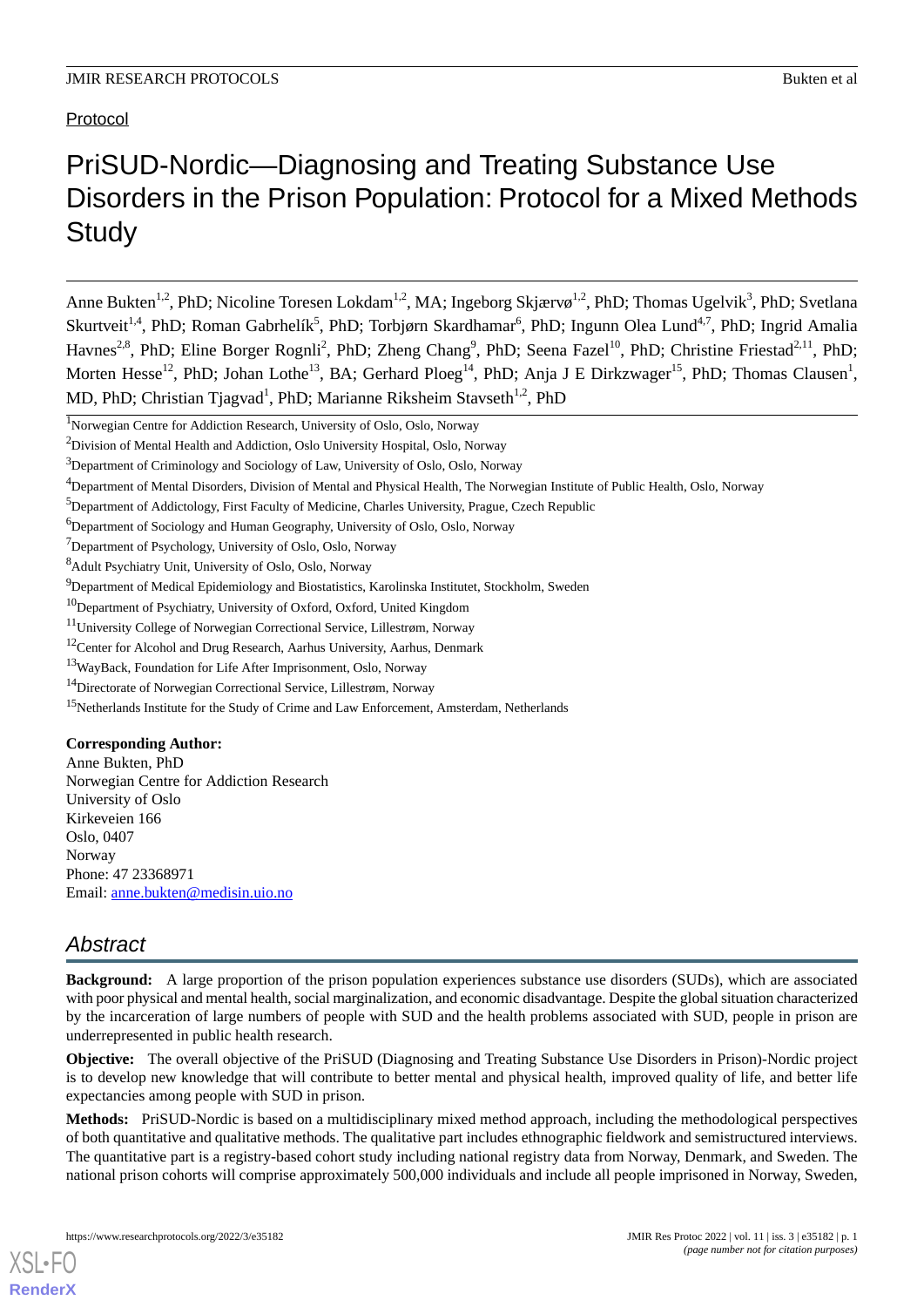and Demark during the period from 2000 to 2019. The project will investigate the prison population during three different time periods: before imprisonment, during imprisonment, and after release.

**Results:** PriSUD-Nordic was funded by The Research Council of Norway in December 2019, and funding started in 2020. Data collection is ongoing and will be completed in the first quarter of 2022. Data will be analyzed in spring 2022 and the results will be disseminated in 2022-2023. The PriSUD-Nordic project has formal ethical approval related to all work packages.

**Conclusions:** PriSUD-Nordic will be the first research project to investigate the epidemiology and the lived experiences of people with SUD in the Nordic prison population. Successful research in this field will have the potential to identify significant areas of benefit and will have important implications for ongoing policy related to interventions for SUD in the prison population.

**International Registered Report Identifier (IRRID):** DERR1-10.2196/35182

*(JMIR Res Protoc 2022;11(3):e35182)* doi: [10.2196/35182](http://dx.doi.org/10.2196/35182)

## **KEYWORDS**

substance use disorders; prison; criminal justice; epidemiology; mixed methods; harm reduction; treatment

## *Introduction*

Globally, more than 30 million people are released from prisons each year [[1\]](#page-6-0), and the number is increasing [[2,](#page-6-1)[3](#page-6-2)]. Among people in prison, a large proportion have a history of drug use and substance use disorders (SUDs) [[4,](#page-6-3)[5](#page-6-4)]. A systematic review and meta-analysis found that the pooled prevalence estimate for SUD was 51% among women and 30% among men [[4\]](#page-6-3).

The harm caused by SUD, including the use of illicit substances as well as alcohol and other legal substances, is a significant contributor to the burden of disease [[6\]](#page-6-5). Individuals with SUDs have a higher risk of premature death, ranging from 4-fold increased mortality among persons with alcohol use disorder [[7\]](#page-6-6) to 15-fold increased mortality among persons with opioid use disorder [\[8](#page-6-7)]. During 2015, 28 million years of healthy life (ie, disability-adjusted life years) were lost worldwide due to premature death and disability caused by drug use [[7\]](#page-6-6), with a heavier burden among socially disadvantaged groups, such as the prison population. People with SUD in prison thus constitute a group of people who are marginalized in terms of both their substance use and their incarceration, and they suffer disproportionately from poor physical and mental health, infectious diseases, social marginalization, and economic disadvantage [\[9](#page-6-8)].

A continuing challenge in public health is to provide services to the people who need them the most and who are the hardest to reach. Prisons may provide a unique opportunity for health interventions: a high proportion of people in prison have untreated SUD and, in prison, they are reachable for a predictable amount of time. The detection of mental health problems and SUDs, followed by adequate treatment and the introduction of harm reduction measures, may, from a public health perspective, represent a turning point in promoting SUD treatment in a highly disadvantaged group. However, the

provision of health services in prison, worldwide, is characterized by large variations within a spectrum ranging from no health services to universal health coverage, with the Nordic countries being examples of the latter [[10,](#page-6-9)[11](#page-7-0)]. Where high-quality health services are offered to prisoners, prison is one of the few settings where health service agencies can engage in regular contact with marginalized populations that typically have precarious lifestyles when not imprisoned.

Advancing our knowledge of traditionally marginalized and understudied groups, such as people with SUD in prison, is essential to understanding social disparities in health. In addition, this is a precondition for planning the most appropriate interventions among people with SUD in prison. According to the World Health Organization (WHO), the public health importance of imprisonment is insufficiently recognized [[12\]](#page-7-1). Despite the global situation characterized by incarceration of large numbers of people with SUD and the health problems associated with SUD, people in prison are underrepresented in public health research.

To address this challenge, the PriSUD (Diagnosing and Treating Substance Use Disorders in Prison)-Nordic project aims to investigate the epidemiology of SUD and explore the lived experiences of people with SUD in the Nordic prison population during three different periods: the time *before* imprisonment, the time *during* imprisonment, and the time *after* release.

To reach the aims of the PriSUD-Nordic study, we have put together a multidisciplinary research group that will analyze a wide range of existing, high-quality Nordic registry data combined with analysis of qualitative data based on ethnographic fieldwork and semistructured interviews. All the scientific aims have interlinking health and methodological perspectives as well as work packages (WPs). The WPs are related to (1) epidemiology (WP I), (2) risk assessment (WP II), and (3) qualitative methods (WP III; [Table 1](#page-2-0)).

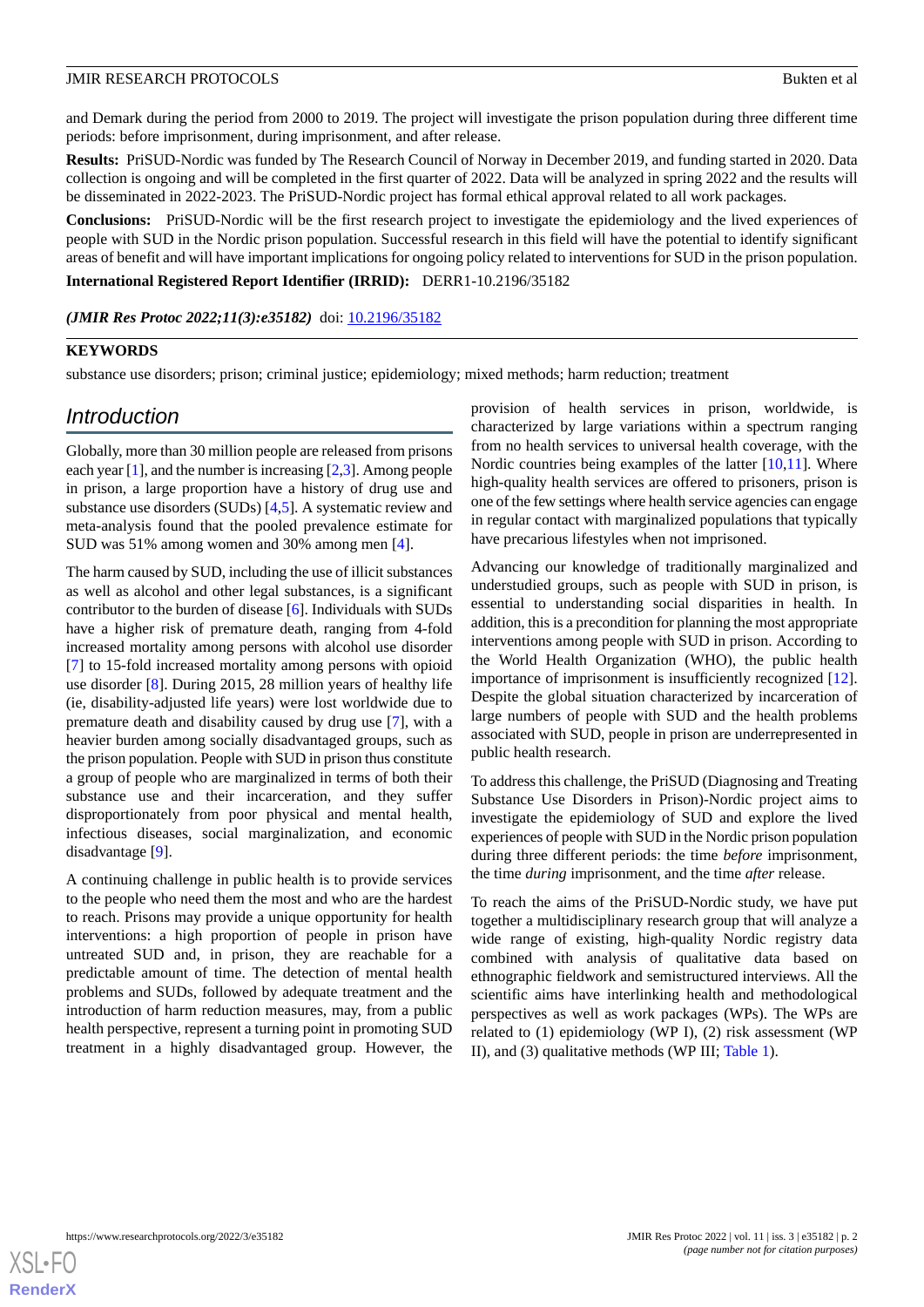<span id="page-2-0"></span>Table 1. Scientific aims, interlinked health and methodological perspectives, and work packages (WPs) for the periods prior to, during, and after imprisonment.

| Time period and aim          |                                                                                                                                         | Health perspective                                                                                                                                                                                     | Methodological perspective                                                                                                                    | $\ensuremath{\mathbf{WP}^{\!a}}\xspace$ |
|------------------------------|-----------------------------------------------------------------------------------------------------------------------------------------|--------------------------------------------------------------------------------------------------------------------------------------------------------------------------------------------------------|-----------------------------------------------------------------------------------------------------------------------------------------------|-----------------------------------------|
| <b>Prior to imprisonment</b> |                                                                                                                                         |                                                                                                                                                                                                        |                                                                                                                                               |                                         |
|                              | Investigate the prevalence of SUD <sup>b</sup> among<br>the prison population before incarceration in<br>Scandinavia                    | Determine the burden of SUD-related prob-<br>lems and selection of persons with SUD who<br>are in prison                                                                                               | Does registry data capture the prevalence<br>of SUD across the Scandinavian countries?                                                        | $\bf{I}$                                |
|                              | Investigate the prevalence of mental and<br>physical health problems before incarceration<br>among the prison population                | Determine the burden of mental and physical<br>health problems and selection of persons with<br>such problems who are in prison                                                                        | Does registry data capture the prevalence<br>of mental and physical health problems<br>across the Scandinavian countries?                     | I                                       |
| <b>During imprisonment</b>   |                                                                                                                                         |                                                                                                                                                                                                        |                                                                                                                                               |                                         |
|                              | Test a risk assessment tool based on OxRec <sup>c</sup><br>for identification of persons with SUD in<br>need of treatment interventions | Identify persons in need of treatment based<br>on routinely collected data                                                                                                                             | Improving risk assessment by testing and<br>externally validating the OxRec instrument<br>in the Nordic countries                             | П                                       |
|                              | Investigate and compare the availability of<br>treatment interventions during incarceration<br>for SUD and non-SUD populations          | Determine if adequate treatment is offered in<br>line with health policies and whether the<br>availability of treatment for persons with<br>SUD (first aim) differs from persons without<br><b>SUD</b> | Is registry data a valid source when estimat- I<br>ing treatment availability in prison?                                                      |                                         |
|                              | Investigate the nature, norms, mechanisms,<br>and process of SUD treatment in Scandina-<br>vian prisons                                 | Determine how SUD treatment is implement-<br>ed and integrated into the prison context                                                                                                                 | How can qualitative analysis complement<br>and support register data on health in prison<br>research?                                         | Ш                                       |
| Postimprisonment             |                                                                                                                                         |                                                                                                                                                                                                        |                                                                                                                                               |                                         |
|                              | Investigate and compare postrelease out-<br>comes                                                                                       | Determine effects of in-prison treatment on<br>postrelease outcomes regarding health, social<br>welfare, and recidivism                                                                                | How can variables from different countries I<br>be aligned to fully compare outcomes?                                                         |                                         |
|                              | Investigate postrelease narratives among for-<br>mer prisoners                                                                          | Describe challenges and opportunities for<br>persons released from prison as perceived by<br>participants in WayBack (a nonprofit founda-<br>tion that helps prisoners return to society)              | How can qualitative prison research guide,<br>improve, and support implementation of<br>health interventions in the postrelease con-<br>text? | Ш                                       |
|                              | Test a risk assessment tool based on OxRec<br>for identification of persons with a need for<br>additional follow-up postrelease         | Identify persons with a high risk of substance<br>use postrelease to prevent relapse to sub-<br>stance use, crime, overdose, and other high-<br>risk events                                            | Improving risk assessment by testing and<br>externally validating the OxRec instrument<br>in the Nordic countries                             | П                                       |

<sup>a</sup>WP I is related to epidemiology, WP II is related to risk assessment, and WP III is related to qualitative methods. <sup>b</sup>SUD: substance use disorder.

<sup>c</sup>OxRec: Oxford Risk of Recidivism Tool.

## *Methods*

## **Overview**

[XSL](http://www.w3.org/Style/XSL)•FO **[RenderX](http://www.renderx.com/)**

Prisons are situated in complex social, cultural, and political contexts and are dependent on social, structural, and historical factors. The experience of imprisonment is shaped by the characteristics of the individual prisoners as well as relational, structural, and regime factors. This makes a multidisciplinary mixed methods approach relevant, as it includes the methodological perspectives of epidemiological quantitative methods and ethnographic qualitative methods. Mixed methods enable investigators to integrate qualitative research and qualitative data conceptually and analytically with traditional epidemiological and quantitative research methods to facilitate translation. Mixed methods will help us understand not just whether an intervention works but how, why, for whom, and under what circumstances it works [\[13](#page-7-2)].

## **Epidemiological Approach (WP I)**

A large part of the project will be based on data from nationwide public registries. This approach has several advantages: low costs, it covers the entire population, and it provides longitudinal data with controllable attrition [[14-](#page-7-3)[16\]](#page-7-4). The methodology—linking data through personal identification numbers to construct rich longitudinal data sets—is an important feature of PriSUD-Nordic. Typically, individual data are collected either in clinical studies, with limited follow-up time to measure posttreatment outcomes, or from registries only, excluding patient-reported outcomes. Treating these data sources as complimentary will harness the strengths of both. When performing multinational studies, problems concerning different data custodians are common: ethical and cross-jurisdictional data-sharing restrictions prevent the direct sharing of individual-level data. To account for these issues, PriSUD-Nordic will use a two-step, individual participant data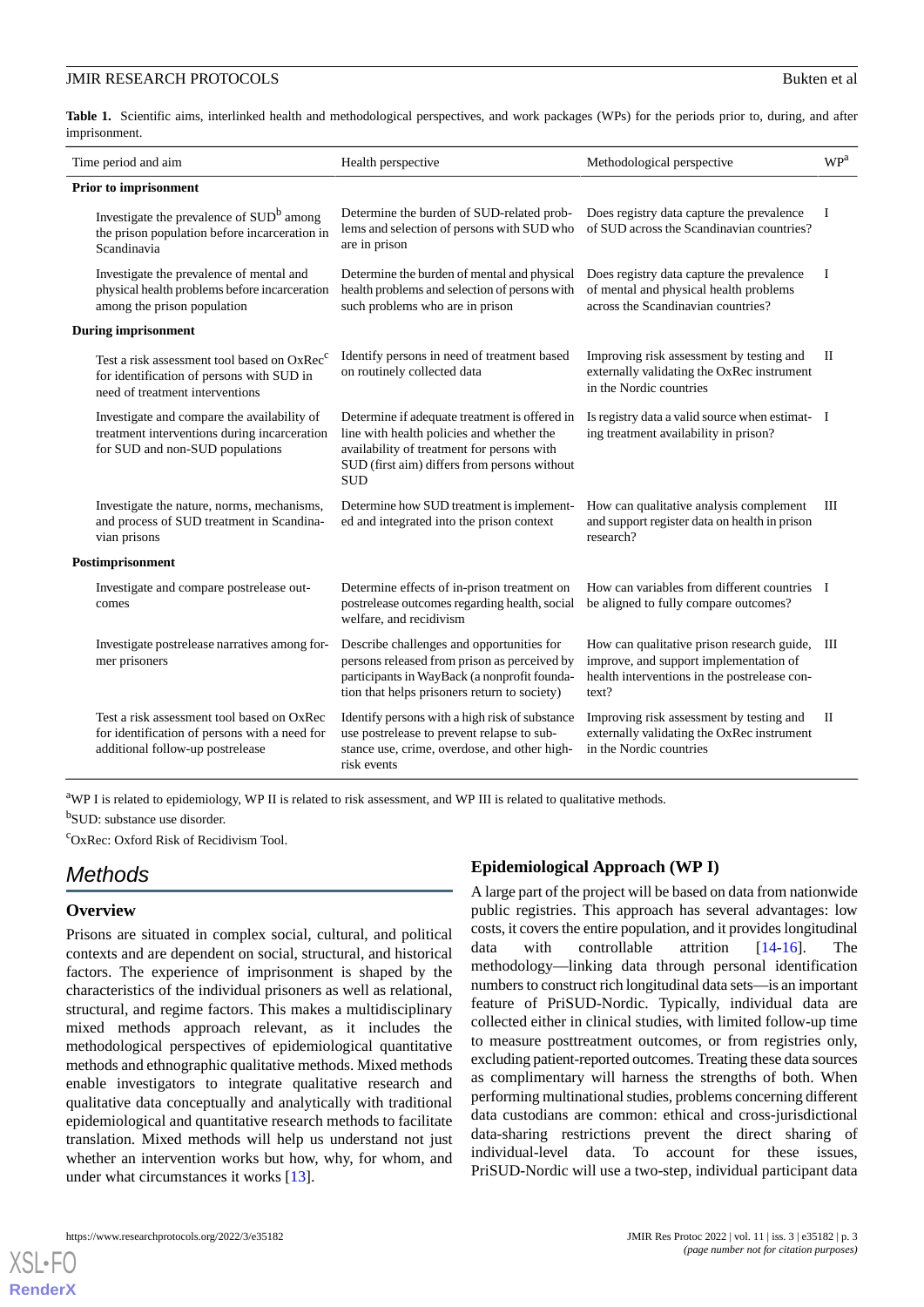meta-analysis (IPDMA) [[17\]](#page-7-5), described in detail in the Data Analysis Plan section.

#### **Risk Assessment (WP II)**

Big data and machine learning are hot topics in health and medical research [[18\]](#page-7-6). With increasing amounts of data available, new opportunities for statistical analysis arise. One promising method is using risk assessment tools, often referred to in medicine as prognostic models, prediction models, prediction rules, or risk scores [\[19](#page-7-7)]. Using data that are routinely collected among the population in question allows risk assessments tools that are used as adjuncts to be employed as practical and easy-to-use guides; these can assist clinicians, other health personnel, or prison staff in decision-making, raising the ceiling of expertise, and potentially enabling more evidence-based approaches to delineate treatment pathways.

We intend to complement the epidemiological research with a translational approach in which we test an evidence-based and scalable risk assessment tool based on the Oxford Risk of Recidivism Tool (OxRec), which was developed by the Forensic Psychiatry and Psychology group at the University of Oxford [[20\]](#page-7-8). This tool requires new external validations in Nordic samples. We will test the performance of this prediction tool in new cohorts of released prisoners and consider whether it needs recalibration. In addition, we will examine how such a tool, if the external validation is promising, can be translated into practice and, in particular, whether it can be used to identify prisoners at risk of reoffending who need additional substance use treatment or other interventions, such as more regular follow-up or links with community health services.

## **Qualitative Approach (WP III)**

Qualitative health research methods are underused in public health research [\[21](#page-7-9)]. It is well established in penological research that prisons provide an environment often characterized by a series of lacks, including the lack of predictability, autonomy, and purpose [[22,](#page-7-10)[23\]](#page-7-11). When investigating the epidemiology of SUD among people in prison using longitudinal registry data, it is, therefore, highly relevant to take the specific context of the prison into account. Two methods will be at the center of the qualitative research: ethnographic fieldwork and semistructured interviews. The focus will be on identifying challenges to successful treatment in prison and on the prison as a specific arena for treatment interventions.

Qualitative methods can provide background and depth to epidemiological and statistical analysis, which may be helpful when developing hypotheses and research design. Qualitative analysis can also help validate or challenge the interpretation of quantitative results by developing knowledge of processes, mechanisms, and explanatory models behind the results. In addition, qualitative methods can inform the development and implementation of interventions, guidelines, and recommendations that may result from the research project. Finally, qualitative approaches will provide increased insight into the combination of, or conflict between, health and welfare-oriented goals (ie, treatment, increased health, and well-being) on the one hand, and penal goals in prison settings (ie, punishment, control, security, and retribution) on the other hand.

#### **Research Opportunity in Nordic Prison Settings**

The Nordic countries are in an ideal position to perform world-class quality research on substance-related public health challenges. This is partly because all the Nordic countries collect individual-level data in the form of various national registries, including rich health and social services data. The countries have publicly financed health care, available to those who need it regardless of their financial situation. The similarities in societal development across the Nordic countries makes the Nordic region ideal for comparative studies within health and SUD. By investigating postrelease outcomes regarding health, social welfare, and recidivism, the output from PriSUD-Nordic will help us understand what characterizes best-practice interventions.

The Nordic countries have enormous potential for synergy, with strong health care registers, publicly owned universities and university hospitals, and a high appreciation for medical research among the public and politicians. In the recent Nordic White Paper on Medical Research, national registries were identified as a specific area where coordinated actions and determined cooperation could bring the Nordic region into a unique, global leadership position [[24\]](#page-7-12). Because of all the benefits, Norwegian and Nordic research councils are currently promoting the use of national registries [\[24](#page-7-12)]. PriSUD-Nordic will use the full potential of these registries by applying a methodology designed specifically for multinational studies.

## **Study Population and Data Sources**

The Scandinavian prison cohorts will include approximately 500,000 individuals. The Norwegian prison cohort (approximately 100,000 individuals) includes all people in Norwegian prisons during the period from 2000 to 2019. The Danish prison cohort (approximately 250,000 individuals) includes people released from prison or on probation during the period from 2000 to 2012. The Swedish cohort (approximately 150,000 individuals) includes all people released from prison or on probation during the period from 2000 to 2013. All the national cohorts are drawn from the national prison registries and will be linked to (1) national cause of death registries, (2) national prescription databases (excluding the Norwegian cohort), (3) national patient registries, (4) police and crime registries, and (5) data on socioeconomic conditions. See [Table](#page-4-0) [2](#page-4-0) for a more detailed description of the national registries.

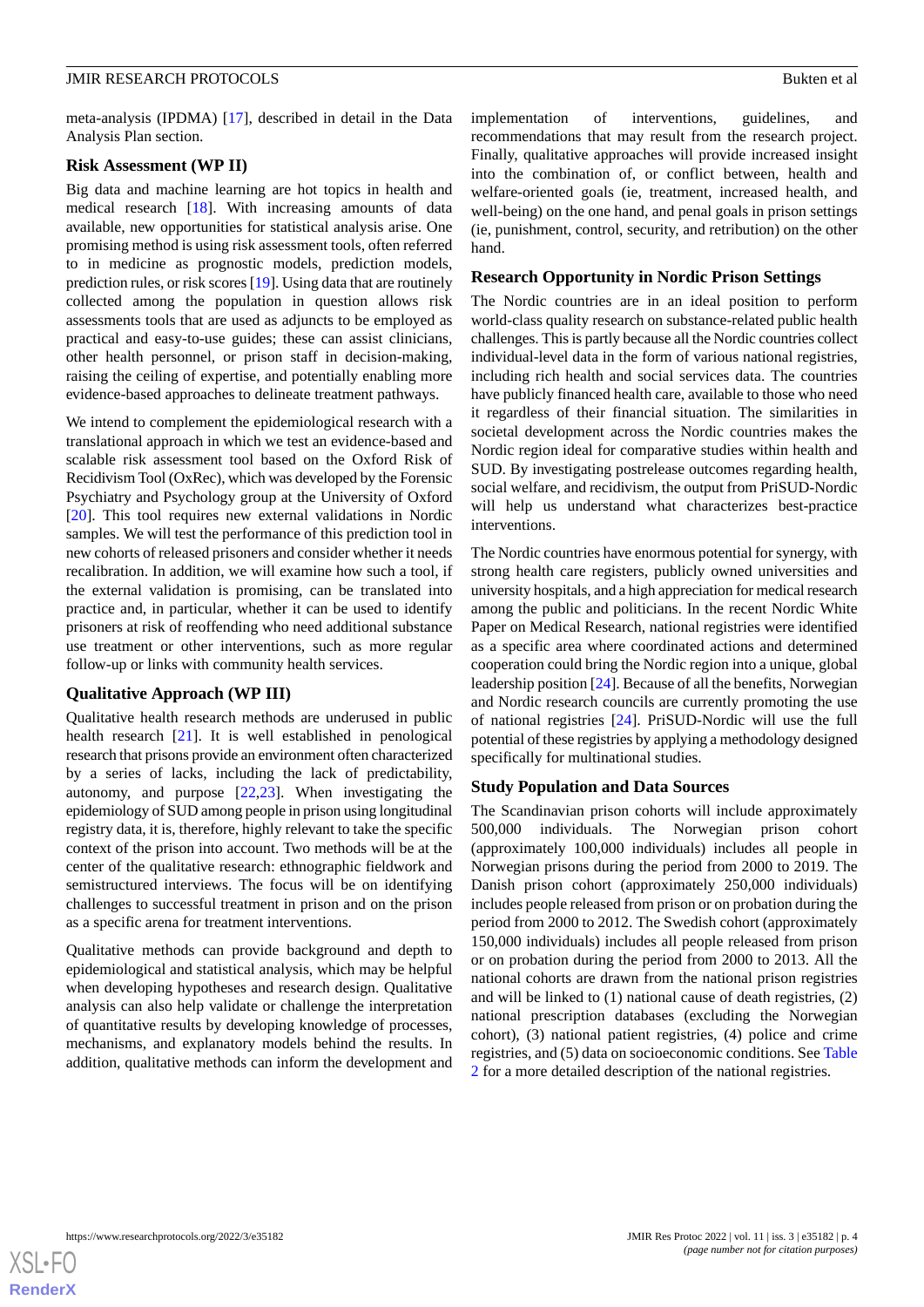<span id="page-4-0"></span>**Table 2.** Types of registries and data and their descriptions.

| Type of registry or data           | Description <sup>a</sup>                                                                                                                                                                                                                                                                                                                                                                                |  |
|------------------------------------|---------------------------------------------------------------------------------------------------------------------------------------------------------------------------------------------------------------------------------------------------------------------------------------------------------------------------------------------------------------------------------------------------------|--|
| National prison registries         | National prison registries include a range of personal data on people imprisoned in each country, including<br>age, gender, convictions and sentences, and the actual time spent in prison. The registries also include<br>some information on participation in correctional interventions.                                                                                                             |  |
| National cause of death registries | National cause of death registries include the cause of death based on the ICD-10 <sup>b</sup> . The registries include<br>all residents of the country at the time of death. The registries are based on death certificates and infor-<br>mation that is coded at a national level.                                                                                                                    |  |
| National prescription databases    | National prescription databases contain information on all prescription drugs, whether reimbursed or<br>not, dispensed by pharmacies to individual patients. All drugs are classified according to the Anatomical<br>Therapeutic Chemical classification system.                                                                                                                                        |  |
| National patient registries        | National patient registries include information on all patients receiving hospital-level care in both inpatient<br>and outpatient facilities and acute and emergency services for mental and somatic illnesses. The national<br>patient registries also include birth date, county of residence, date of admission, date of discharge, and<br>primary and secondary diagnoses, according to the ICD-10. |  |
| Police and crime registries        | Police and crime registries include information on all registered criminal cases, including identified of-<br>fenders. They provide data on several prosecuting decisions, such as formal charges leading to conviction,<br>formal charges leading to acquittal, and fines. In addition, these registries contain dates for offences and<br>convictions.                                                |  |
| Data on socioeconomic conditions   | Data on socioeconomic conditions include information on employment, income, and social benefits.                                                                                                                                                                                                                                                                                                        |  |

<sup>a</sup>The registry descriptions are intended as an overview and may vary across countries.

<sup>b</sup>ICD-10: International Classification of Diseases, Tenth Revision.

## **Data Analysis Plan**

Evidence from randomized controlled trials is rarely available for studies on the treatment of SUDs, as the randomized controlled trial design has ethical challenges related to harmful substances. Therefore, most studies on SUDs are observational. In such studies, associations between exposure and outcome can be explained by true causation, reverse causation, or confounding. Methods to support causal inference in observational studies are required. The PriSUD-Nordic project will adopt newly developed causal inference methods, such as nearly saturated propensity score matching, instrumental variable methods, and inverse probability weighting [\[25](#page-7-13)].

The quantitative part of the study is a linked registry-based cohort study. All data will be analyzed using the two-step IPDMA method. Methodologically, it allows for consistent inclusion and exclusion criteria across countries and has been successfully applied to other studies [[17](#page-7-5)[,26](#page-7-14)]. This method has several advantages. Because data are initially analyzed locally, we remove hurdles associated with sharing sensitive individual-level data across local jurisdictions. Thus, local investigators are provided with an opportunity to convey the nuances of data. It allows for consistent adjustment for confounding factors that may explain differences in findings across countries; in addition, it increases the clinical relevance of findings by providing the opportunity to explore clinical questions that cannot be answered by the individual countries alone [\[17](#page-7-5)].

The interviews will be conducted following a semistructured interview guide, based on a scoping review of the current knowledge within the field. Some of the overall themes in the interview guide may include social relations, support and marginalization, health and addiction, and motivation for treatment. A combination of thematic and inductively developed

analytic codes will be employed. The focus will be on identifying challenges to successful treatment and the prison as an arena for treatment interventions.

#### **Ethics Approval**

People in prison form a disadvantaged group in a coerced setting that carries a heavy burden of problems. This requires increased awareness of ethical boundaries by investigators and research personnel and highlights the need for scientific knowledge about the group and their situation. No prisoners will be denied treatment or experience a reduction in the quality of treatment as a result of the research project. All efforts to ensure that data are treated confidentially and in accordance with existing legislation for research data will be followed, and the project will be conducted according to the Declaration of Helsinki.

WP I and WP II will be based on registry data from Norway, Sweden, and Denmark. The Norwegian registry linkage has been approved by the Regional Committees for Medical and Health Research Ethics (REC ID 2012/1401, 29513), the Norwegian Centre for Research Data (NSD ID 847562), and the Data Protection Officer at the Faculty of Medicine at the University of Oslo. The Swedish data linkage has been approved by the Regional Ethical Review Board in Stockholm (Dnr 2013/862–31/5) and has already been obtained. In Denmark, registry data can be used for research without ethical approval. To overcome the obstacles associated with sharing individual-level data across jurisdictions, data will be analyzed separately in each country. All data will be stored according to local regulations. All dissemination resulting from the study will contain group-based information. Thus, no individual participants will be identifiable.

The national registry studies (WP I and WP II) have been approved for exemption from the consent requirement. WP III is based on ethnographic fieldwork and semistructured

```
XS • F(
RenderX
```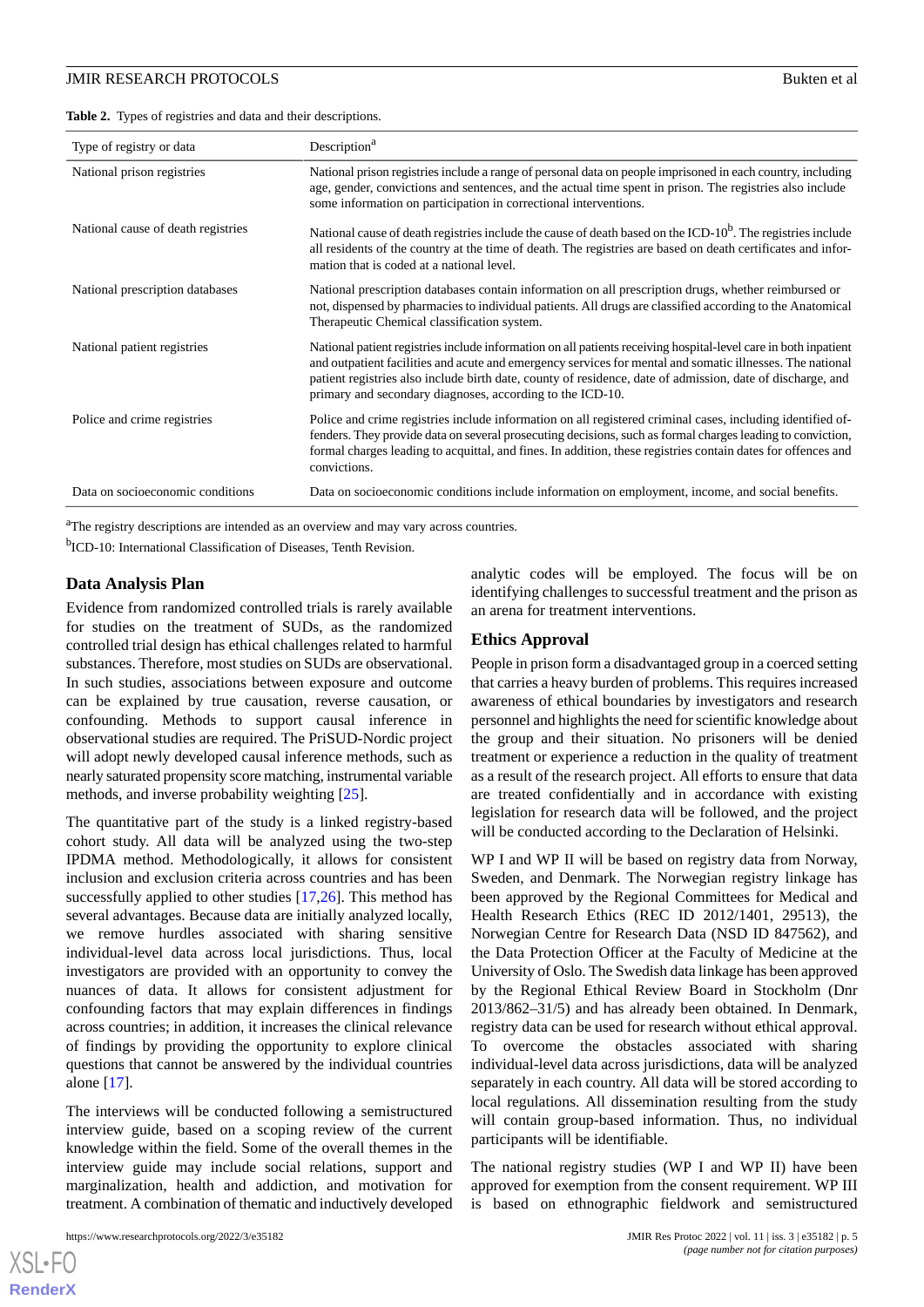interviews. This part of the project has been approved by the Norwegian Centre for Research Data (NSD ID 964221). Informed written consent must be obtained from all participants.

#### **User Involvement**

User involvement will be integrated into the steering committee and the research group, which is represented by clinicians, policy makers, and user organizations. The Norwegian user organization WayBack [[27\]](#page-7-15) provides services in prison and helps build prosocial networks postrelease to prevent relapse into crime and drug use. WayBack will play an essential role in planning the project, discussing research questions for the papers in the project, and recruiting participants to interview (WP III). WayBack will also be involved in our plans to disseminate the study results to participants and the relevant wider communities (eg, choosing what information and results to share, when to share them, and in what format).

## *Results*

PriSUD-Nordic was funded by The Research Council of Norway in December 2019, and funding began in 2020. Data collection is ongoing and will be completed in the first quarter of 2022. Data will be analyzed in spring 2022 and the results will be disseminated in 2022-2023.

## *Discussion*

#### **The Potential Impact of the Proposed Research**

If our project proves to be successful, the knowledge and outputs generated from this project can provide new insight in order to solve challenges related to the United Nations' Sustainable Development Goals. For instance, Goal 3 (Good Health And Well-being) includes Target 3.5 (Prevent and Treat Substance Abuse), which is to "strengthen the prevention and treatment of substance abuse, including narcotic drug abuse and harmful use of alcohol."

An essential part of PriSUD-Nordic is developing organizational and methodological novelty to run a multi-organizational, multidisciplinary, and multinational research study. PriSUD-Nordic aims to develop new knowledge that contributes to better mental and physical health, improved quality of life, and better life expectancies among people with SUD in prison. More specifically, we anticipate that the aims outlined in the proposal will impact (1) establishment of a new knowledge base, (2) identification of treatment gaps and potential discrimination in treatment, and (3) provision of best-practice interventions.

#### **Establishing a New Knowledge Base**

To prevent or promote anything effectively, we first need to *identify* the risk factors and characteristics associated with a higher likelihood of specific outcomes. In the case of harmful substance use as an outcome, prevention must consider that risk factors related to SUD vary according to *different social and political contexts* and *over the individual life course.*Preventing further development of SUD requires interventions to meet the target group's needs and consider vulnerable transitions in life, such as cycling in and out of prison.

Although several studies have described the prison population before entering prison [\[28](#page-7-16),[29\]](#page-7-17), the complexity of SUD, along with other health-related problems and lifestyle factors, has not yet been addressed. There is an increasing recognition that lifestyle factors can be modified to improve health outcomes directly [\[30](#page-7-18)]. However, while many countries have established and implemented policies and interventions that address smoking, alcohol, nutrition, and physical activity among nonclinical groups, these lifestyle factors have been addressed less frequently among the prison population. Within these groups, unmet needs must be identified, and user-acceptable and user-accessible interventions must be further developed and implemented. The output from PriSUD-Nordic will be a new and improved knowledge base for fitting best-practice interventions for the prison population.

#### **Identifying Treatment Gaps and Potential Discrimination in Treatment**

Lives lost that are attributable to morbidity and mortality resulting from all causes of substance use have increased in the past decade [\[31](#page-7-19)], and data from the WHO suggest that only 7% of those with past-year SUDs received even minimally adequate treatment [[32\]](#page-7-20). Among the prison population, the proportions are even smaller. This illustrates that mental health and the addiction field have lagged behind other areas of medicine in terms of resources for treatment and research, and the public health goal of reducing the world's drug problems cannot be achieved without addressing SUDs with the same scientific commitment with which physical problems are addressed [[33\]](#page-7-21).

However, underuse of treatment can also result from the extensive and deeply seated stigmatization of substance users. Despite having poor health, many do not seek or receive health services [[34\]](#page-7-22). Others receive lower-quality services and are judged as least deserving of health care [[35\]](#page-7-23). This aspect is highlighted in the United Nations General Assembly Special Session (UNGASS) resolution, which aims to eliminate stigma and discrimination toward individuals with SUDs [[36\]](#page-8-0). By investigating the need and availability of treatment interventions during incarceration based on the preprison burden of disease, the output from PriSUD-Nordic could identify treatment gaps and potential discrimination in treatment offered.

#### **Providing Best-Practice Interventions**

According to the recent UNGASS resolution, a comprehensive public health approach should offer accessible, evidence-based prevention, treatment, and recovery options during and following incarceration [[37\]](#page-8-1). According to a seminal Lancet report, receiving treatment in prison is a *human right* [\[38](#page-8-2)].

The Nordic countries are in an ideal position to perform world-class quality research on today's most pressing substance-related public health challenges. This is, in part, because all the Nordic countries collect individual-level data in the form of various national registries, including health and social services data. The Nordic similarities in terms of societal development makes the Nordic region ideal for comparative studies within health and SUD. Research across the Nordic countries and within Europe has a great advantage, as findings may be compared between nations. By investigating postrelease

 $XS$ -FO **[RenderX](http://www.renderx.com/)**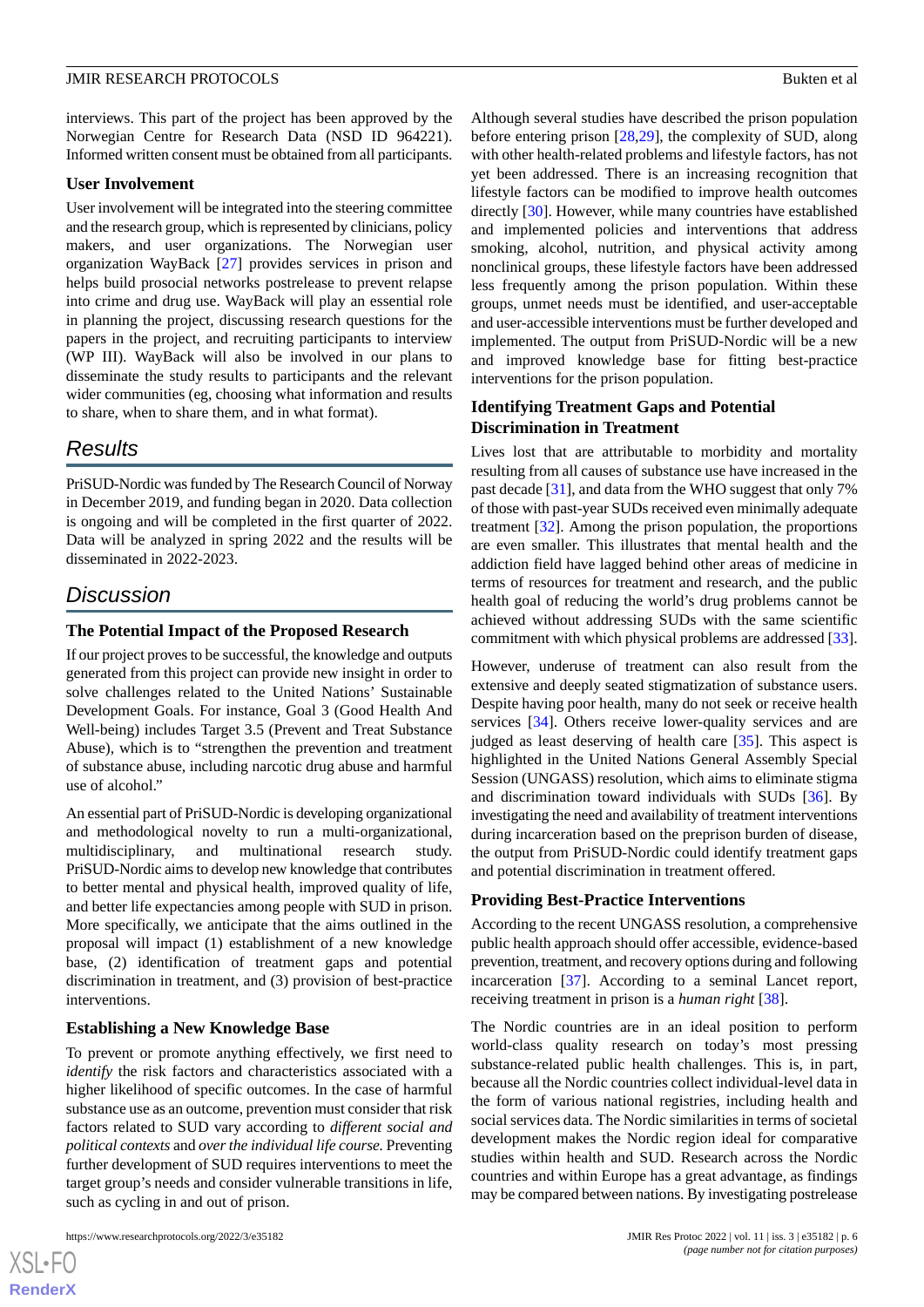outcomes regarding health, social welfare, and recidivism, the output from PriSUD-Nordic may contribute to the provision of best-practice interventions.

## **Acknowledgments**

We would like to thank Ann Oldervoll for proofreading the manuscript. This work was supported by The Research Council of Norway (grant 301535).

## **Availability of Data and Materials**

This population study will be based on individual-level data from the Norwegian Prison Registry, which is held by the Directorate of Norwegian Correctional Service, and the Norwegian Cause of Death Registry, which is held by the Norwegian Institute of Public Health. The ethical approval of this research project does not include permission to publicly share the raw data. Qualifying researchers can apply for access to relevant data through the Norwegian Institute of Public Health and the Directorate of Norwegian Correctional Service upon approval from the Regional Committees for Medical and Health Research Ethics.

## **Authors' Contributions**

AB and MRS designed the PriSUD-Nordic protocol with substantial critical input from TU, NTL, and SF. AB drafted the study protocol, with critical input from all authors. Description of data sources and the study population and size were drafted by MRS and AB, with substantial input from MH and ZC. The statistical analyses section was drafted by MRS. The literature search was conducted by AB, with input from all authors. All authors were involved in reading and revising the paper. All authors critically read and approved the final version of the manuscript.

## **Conflicts of Interest**

ZC and SF were part of the research team that developed the Oxford Risk of Recidivism (OxRec) tool.

## **Multimedia Appendix 1**

<span id="page-6-0"></span>Peer-review report. [[PDF File \(Adobe PDF File\), 23 KB](https://jmir.org/api/download?alt_name=resprot_v11i3e35182_app1.pdf&filename=663c51260cbb5fe0e0c2c97d2e6e8f07.pdf)-[Multimedia Appendix 1\]](https://jmir.org/api/download?alt_name=resprot_v11i3e35182_app1.pdf&filename=663c51260cbb5fe0e0c2c97d2e6e8f07.pdf)

## <span id="page-6-1"></span>**References**

- <span id="page-6-2"></span>1. Policy Brief. HIV prevention, treatment and care in prisons and other closed settings: A comprehensive package of interventions. United Nations Office on Drugs and Crime. 2013 Jun. URL: [https://www.unodc.org/documents/hiv-aids/](https://www.unodc.org/documents/hiv-aids/HIV_comprehensive_package_prison_2013_eBook.pdf) HIV comprehensive package prison 2013 eBook.pdf [accessed 2022-03-07]
- <span id="page-6-3"></span>2. Fazel S, Baillargeon J. The health of prisoners. Lancet 2011 Mar 12;377(9769):956-965. [doi: [10.1016/S0140-6736\(10\)61053-7\]](http://dx.doi.org/10.1016/S0140-6736(10)61053-7) [Medline: [21093904](http://www.ncbi.nlm.nih.gov/entrez/query.fcgi?cmd=Retrieve&db=PubMed&list_uids=21093904&dopt=Abstract)]
- <span id="page-6-4"></span>3. Walmsley R. Word Prison Brief. World Prison Population List. 11th edition. London, UK: Institute for Criminal Policy Research; 2016. URL: [https://www.prisonstudies.org/sites/default/files/resources/downloads/](https://www.prisonstudies.org/sites/default/files/resources/downloads/world_prison_population_list_11th_edition_0.pdf) [world\\_prison\\_population\\_list\\_11th\\_edition\\_0.pdf](https://www.prisonstudies.org/sites/default/files/resources/downloads/world_prison_population_list_11th_edition_0.pdf) [accessed 2022-03-07]
- <span id="page-6-5"></span>4. Fazel S, Yoon IA, Hayes AJ. Substance use disorders in prisoners: An updated systematic review and meta-regression analysis in recently incarcerated men and women. Addiction 2017 Oct;112(10):1725-1739 [\[FREE Full text\]](http://europepmc.org/abstract/MED/28543749) [doi: [10.1111/add.13877\]](http://dx.doi.org/10.1111/add.13877) [Medline: [28543749\]](http://www.ncbi.nlm.nih.gov/entrez/query.fcgi?cmd=Retrieve&db=PubMed&list_uids=28543749&dopt=Abstract)
- <span id="page-6-6"></span>5. United Nations Office on Drugs and Crime. World Drug Report 2019. New York, NY: United Nations; 2019 Jun. URL: <https://www.un-ilibrary.org/content/books/9789210041744/read> [accessed 2022-03-13]
- <span id="page-6-7"></span>6. Lim S, Vos T, Flaxman A, Danaei G, Shibuya K, Adair-Rohani H, et al. A comparative risk assessment of burden of disease and injury attributable to 67 risk factors and risk factor clusters in 21 regions, 1990-2010: A systematic analysis for the Global Burden of Disease Study 2010. Lancet 2012 Dec 15;380(9859):2224-2260 [[FREE Full text](http://europepmc.org/abstract/MED/23245609)] [doi: [10.1016/S0140-6736\(12\)61766-8\]](http://dx.doi.org/10.1016/S0140-6736(12)61766-8) [Medline: [23245609](http://www.ncbi.nlm.nih.gov/entrez/query.fcgi?cmd=Retrieve&db=PubMed&list_uids=23245609&dopt=Abstract)]
- <span id="page-6-9"></span><span id="page-6-8"></span>7. Chesney E, Goodwin GM, Fazel S. Risks of all-cause and suicide mortality in mental disorders: A meta-review. World Psychiatry 2014 Jun;13(2):153-160 [\[FREE Full text](https://doi.org/10.1002/wps.20128)] [doi: [10.1002/wps.20128](http://dx.doi.org/10.1002/wps.20128)] [Medline: [24890068](http://www.ncbi.nlm.nih.gov/entrez/query.fcgi?cmd=Retrieve&db=PubMed&list_uids=24890068&dopt=Abstract)]
- 8. Degenhardt L, Bucello C, Mathers B, Briegleb C, Ali H, Hickman M, et al. Mortality among regular or dependent users of heroin and other opioids: A systematic review and meta-analysis of cohort studies. Addiction 2011 Jan;106(1):32-51. [doi: [10.1111/j.1360-0443.2010.03140.x\]](http://dx.doi.org/10.1111/j.1360-0443.2010.03140.x) [Medline: [21054613\]](http://www.ncbi.nlm.nih.gov/entrez/query.fcgi?cmd=Retrieve&db=PubMed&list_uids=21054613&dopt=Abstract)
- 9. Friestad C. Socio-economic status and health in a marginalized group: The role of subjective social status among prison inmates. Eur J Public Health 2010 Dec;20(6):653-658. [doi: [10.1093/eurpub/ckp242\]](http://dx.doi.org/10.1093/eurpub/ckp242) [Medline: [20123684\]](http://www.ncbi.nlm.nih.gov/entrez/query.fcgi?cmd=Retrieve&db=PubMed&list_uids=20123684&dopt=Abstract)
- 10. Pratt J. Scandinavian exceptionalism in an era of penal excess: Part I: The nature and roots of Scandinavian exceptionalism. Br J Criminol 2007 Dec 06;48(2):119-137. [doi: [10.1093/bjc/azm072](http://dx.doi.org/10.1093/bjc/azm072)]

[XSL](http://www.w3.org/Style/XSL)•FO **[RenderX](http://www.renderx.com/)**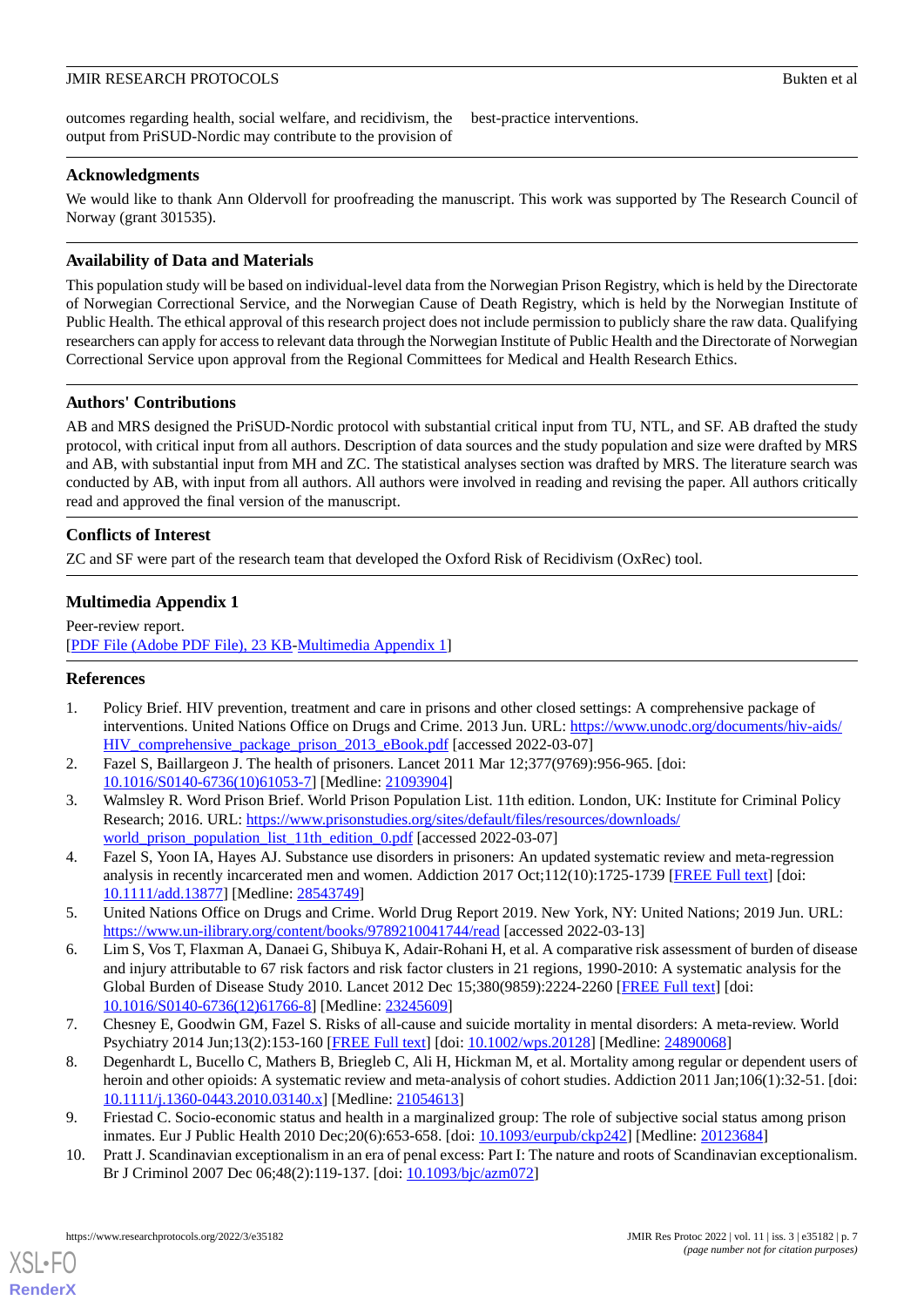- <span id="page-7-0"></span>11. Ugelvik T, Dullum J, editors. Penal Exceptionalism?: Nordic Prison Policy and Practice. New York, NY: Routledge; 2012:1-268.
- <span id="page-7-2"></span><span id="page-7-1"></span>12. van den Bergh B, Gatherer A, Fraser A, Moller L. Imprisonment and women's health: Concerns about gender sensitivity, human rights and public health. Bull World Health Organ 2011 Sep 1;89(9):689-694. [doi: [10.2471/blt.10.082842\]](http://dx.doi.org/10.2471/blt.10.082842)
- 13. Rolfe DE, Ramsden VR, Banner D, Graham ID. Using qualitative health research methods to improve patient and public involvement and engagement in research. Res Involv Engagem 2018;4:49 [[FREE Full text\]](https://researchinvolvement.biomedcentral.com/articles/10.1186/s40900-018-0129-8) [doi: [10.1186/s40900-018-0129-8\]](http://dx.doi.org/10.1186/s40900-018-0129-8) [Medline: [30564459](http://www.ncbi.nlm.nih.gov/entrez/query.fcgi?cmd=Retrieve&db=PubMed&list_uids=30564459&dopt=Abstract)]
- <span id="page-7-3"></span>14. Hovde Lyngstad T, Skardhamar T. Nordic register data and their untapped potential for criminological knowledge. Crime Justice 2011 Aug;40(1):613-645. [doi: [10.1086/658881](http://dx.doi.org/10.1086/658881)]
- <span id="page-7-4"></span>15. Lund IO, Bukten A. Harm to others from substance use and abuse: The underused potential in nationwide registers. Subst Abus 2015 Oct 29;9(S2):33-38 [\[FREE Full text\]](https://journals.sagepub.com/doi/pdf/10.4137/SART.S23545) [doi: [10.4137/sart.s23545](http://dx.doi.org/10.4137/sart.s23545)]
- <span id="page-7-5"></span>16. Gabrhelík R, Handal M, Mravčík V, Nechanská B, Tjagvad C, Thylstrup B, et al. Opioid maintenance treatment in the Czech Republic, Norway and Denmark: A study protocol of a comparative registry linkage study. BMJ Open 2021 May 10;11(5):e047028 [\[FREE Full text](https://bmjopen.bmj.com/lookup/pmidlookup?view=long&pmid=33972343)] [doi: [10.1136/bmjopen-2020-047028\]](http://dx.doi.org/10.1136/bmjopen-2020-047028) [Medline: [33972343](http://www.ncbi.nlm.nih.gov/entrez/query.fcgi?cmd=Retrieve&db=PubMed&list_uids=33972343&dopt=Abstract)]
- <span id="page-7-6"></span>17. Riley RD, Lambert PC, Abo-Zaid G. Meta-analysis of individual participant data: Rationale, conduct, and reporting. BMJ 2010 Feb 05;340:c221. [doi: [10.1136/bmj.c221\]](http://dx.doi.org/10.1136/bmj.c221) [Medline: [20139215\]](http://www.ncbi.nlm.nih.gov/entrez/query.fcgi?cmd=Retrieve&db=PubMed&list_uids=20139215&dopt=Abstract)
- <span id="page-7-7"></span>18. Krumholz HM. Big data and new knowledge in medicine: The thinking, training, and tools needed for a learning health system. Health Aff (Millwood) 2014 Jul;33(7):1163-1170 [[FREE Full text\]](http://europepmc.org/abstract/MED/25006142) [doi: [10.1377/hlthaff.2014.0053\]](http://dx.doi.org/10.1377/hlthaff.2014.0053) [Medline: [25006142](http://www.ncbi.nlm.nih.gov/entrez/query.fcgi?cmd=Retrieve&db=PubMed&list_uids=25006142&dopt=Abstract)]
- <span id="page-7-8"></span>19. Moons KGM, Royston P, Vergouwe Y, Grobbee DE, Altman DG. Prognosis and prognostic research: What, why, and how? BMJ 2009 Feb 23;338:b375. [doi: [10.1136/bmj.b375\]](http://dx.doi.org/10.1136/bmj.b375) [Medline: [19237405](http://www.ncbi.nlm.nih.gov/entrez/query.fcgi?cmd=Retrieve&db=PubMed&list_uids=19237405&dopt=Abstract)]
- <span id="page-7-9"></span>20. Fazel S, Chang Z, Fanshawe T, Långström N, Lichtenstein P, Larsson H, et al. Prediction of violent reoffending on release from prison: Derivation and external validation of a scalable tool. Lancet Psychiatry 2016 Jun;3(6):535-543 [\[FREE Full](https://linkinghub.elsevier.com/retrieve/pii/S2215-0366(16)00103-6) [text](https://linkinghub.elsevier.com/retrieve/pii/S2215-0366(16)00103-6)] [doi: [10.1016/S2215-0366\(16\)00103-6\]](http://dx.doi.org/10.1016/S2215-0366(16)00103-6) [Medline: [27086134](http://www.ncbi.nlm.nih.gov/entrez/query.fcgi?cmd=Retrieve&db=PubMed&list_uids=27086134&dopt=Abstract)]
- <span id="page-7-11"></span><span id="page-7-10"></span>21. Isaacs A. An overview of qualitative research methodology for public health researchers. Int J Med Public Health 2014;4(4):318. [doi: [10.4103/2230-8598.144055](http://dx.doi.org/10.4103/2230-8598.144055)]
- <span id="page-7-12"></span>22. Ugelvik T. Power and Resistance in Prison: Doing Time, Doing Freedom. New York, NY: Palgrave Macmillan; 2014.
- 23. Sykes GM. The Society of Captives: A Study of a Maximum Security Prison. Princeton, NJ: Princeton University Press; 1958.
- <span id="page-7-14"></span><span id="page-7-13"></span>24. Joint Nordic Registers and Biobanks: A Goldmine for Health and Welfare Research. NordForsk Policy Paper 5. Oslo, Norway: NordForsk; 2014. URL: <http://norden.diva-portal.org/smash/get/diva2:785891/FULLTEXT02.pdf> [accessed 2022-03-07]
- <span id="page-7-15"></span>25. Austin PC, Fine JP. Propensity-score matching with competing risks in survival analysis. Stat Med 2019 Feb 28;38(5):751-777 [[FREE Full text](http://europepmc.org/abstract/MED/30347461)] [doi: [10.1002/sim.8008\]](http://dx.doi.org/10.1002/sim.8008) [Medline: [30347461\]](http://www.ncbi.nlm.nih.gov/entrez/query.fcgi?cmd=Retrieve&db=PubMed&list_uids=30347461&dopt=Abstract)
- <span id="page-7-17"></span><span id="page-7-16"></span>26. Kivimäki M, Nyberg ST, Batty GD, Fransson EI, Heikkilä K, Alfredsson L, IPD-Work Consortium. Job strain as a risk factor for coronary heart disease: A collaborative meta-analysis of individual participant data. Lancet 2012 Oct 27;380(9852):1491-1497 [[FREE Full text](https://linkinghub.elsevier.com/retrieve/pii/S0140-6736(12)60994-5)] [doi: [10.1016/S0140-6736\(12\)60994-5\]](http://dx.doi.org/10.1016/S0140-6736(12)60994-5) [Medline: [22981903](http://www.ncbi.nlm.nih.gov/entrez/query.fcgi?cmd=Retrieve&db=PubMed&list_uids=22981903&dopt=Abstract)]
- 27. WayBack. URL:<https://www.wayback.no/> [accessed 2022-03-13]
- <span id="page-7-18"></span>28. Pape H, Rossow I, Bukten A. Alcohol problems among prisoners: Subgroup variations, concurrent drug problems, and treatment needs. Eur Addict Res 2021;27(3):179-188. [doi: [10.1159/000511253\]](http://dx.doi.org/10.1159/000511253) [Medline: [33321498\]](http://www.ncbi.nlm.nih.gov/entrez/query.fcgi?cmd=Retrieve&db=PubMed&list_uids=33321498&dopt=Abstract)
- <span id="page-7-19"></span>29. Stewart AC, Cossar R, Dietze P, Armstrong G, Curtis M, Kinner SA, et al. Lifetime prevalence and correlates of self-harm and suicide attempts among male prisoners with histories of injecting drug use. Health Justice 2018 Oct 15;6(1):19 [\[FREE](https://dx.doi.org/10.1186/s40352-018-0077-2) [Full text\]](https://dx.doi.org/10.1186/s40352-018-0077-2) [doi: [10.1186/s40352-018-0077-2](http://dx.doi.org/10.1186/s40352-018-0077-2)] [Medline: [30324532](http://www.ncbi.nlm.nih.gov/entrez/query.fcgi?cmd=Retrieve&db=PubMed&list_uids=30324532&dopt=Abstract)]
- <span id="page-7-20"></span>30. Kinner S, Young J. Understanding and improving the health of people who experience incarceration: An overview and synthesis. Epidemiol Rev 2018 Jun 01;40(1):4-11 [[FREE Full text](http://europepmc.org/abstract/MED/29860342)] [doi: [10.1093/epirev/mxx018](http://dx.doi.org/10.1093/epirev/mxx018)] [Medline: [29860342\]](http://www.ncbi.nlm.nih.gov/entrez/query.fcgi?cmd=Retrieve&db=PubMed&list_uids=29860342&dopt=Abstract)
- <span id="page-7-21"></span>31. United Nations Office on Drugs and Crime. World Drug Report 2017. Executive Summary Conclusions and Policy Implications. New York, NY: United Nations; 2017 May. URL: [https://www.unodc.org/wdr2017/field/Booklet\\_1\\_EXSUM.](https://www.unodc.org/wdr2017/field/Booklet_1_EXSUM.pdf) [pdf](https://www.unodc.org/wdr2017/field/Booklet_1_EXSUM.pdf) [accessed 2022-03-07]
- <span id="page-7-22"></span>32. Degenhardt L, Glantz M, Evans-Lacko S, Sadikova E, Sampson N, Thornicroft G, World Health Organization's World Mental Health Surveys Collaborators. Estimating treatment coverage for people with substance use disorders: An analysis of data from the World Mental Health Surveys. World Psychiatry 2017 Oct;16(3):299-307 [[FREE Full text](https://doi.org/10.1002/wps.20457)] [doi: [10.1002/wps.20457](http://dx.doi.org/10.1002/wps.20457)] [Medline: [28941090](http://www.ncbi.nlm.nih.gov/entrez/query.fcgi?cmd=Retrieve&db=PubMed&list_uids=28941090&dopt=Abstract)]
- <span id="page-7-23"></span>33. Volkow ND, Poznyak V, Saxena S, Gerra G, UNODC-WHO Informal International Scientific Network. Drug use disorders: Impact of a public health rather than a criminal justice approach. World Psychiatry 2017 Jun;16(2):213-214 [\[FREE Full](https://doi.org/10.1002/wps.20428) [text](https://doi.org/10.1002/wps.20428)] [doi: [10.1002/wps.20428\]](http://dx.doi.org/10.1002/wps.20428) [Medline: [28498572](http://www.ncbi.nlm.nih.gov/entrez/query.fcgi?cmd=Retrieve&db=PubMed&list_uids=28498572&dopt=Abstract)]
- 34. Meyer CL, Tangney JP, Stuewig J, Moore KE. Why do some jail inmates not engage in treatment and services? Int J Offender Ther Comp Criminol 2013 Jun 18;58(8):914-930. [doi: [10.1177/0306624x13489828\]](http://dx.doi.org/10.1177/0306624x13489828)
- 35. Lloyd C. The stigmatization of problem drug users: A narrative literature review. Drugs 2012 Nov 29;20(2):85-95. [doi: [10.3109/09687637.2012.743506\]](http://dx.doi.org/10.3109/09687637.2012.743506)

[XSL](http://www.w3.org/Style/XSL)•FO **[RenderX](http://www.renderx.com/)**